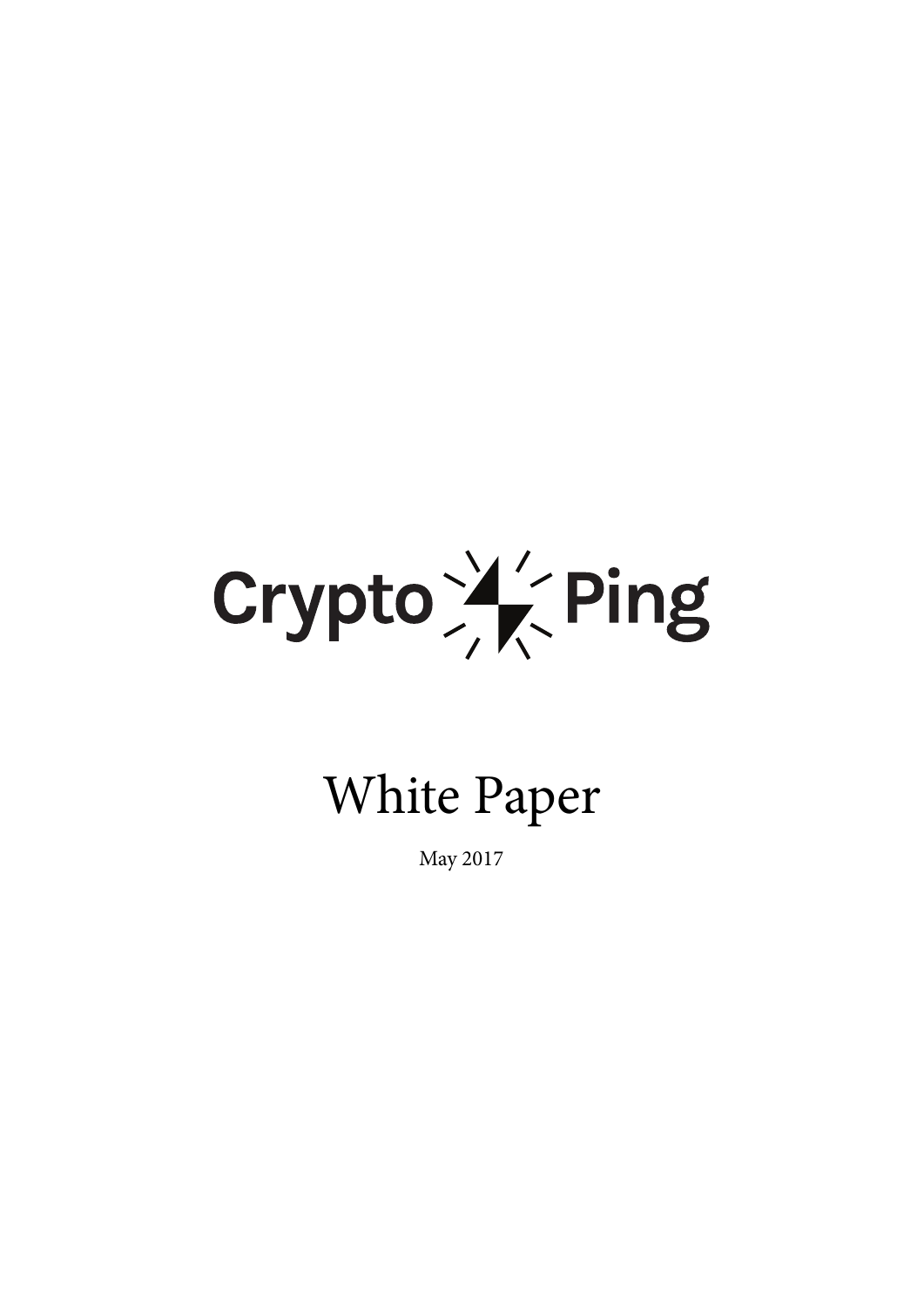### **Contents**

| Abstract               | $\mathfrak{Z}$ |
|------------------------|----------------|
| Problem                | $\overline{4}$ |
| Solution               | 5              |
| Project                | 6              |
| Future                 | 7              |
| Token and subscription | 8              |
| Investing              | 9              |
| Contacts               | $10\,$         |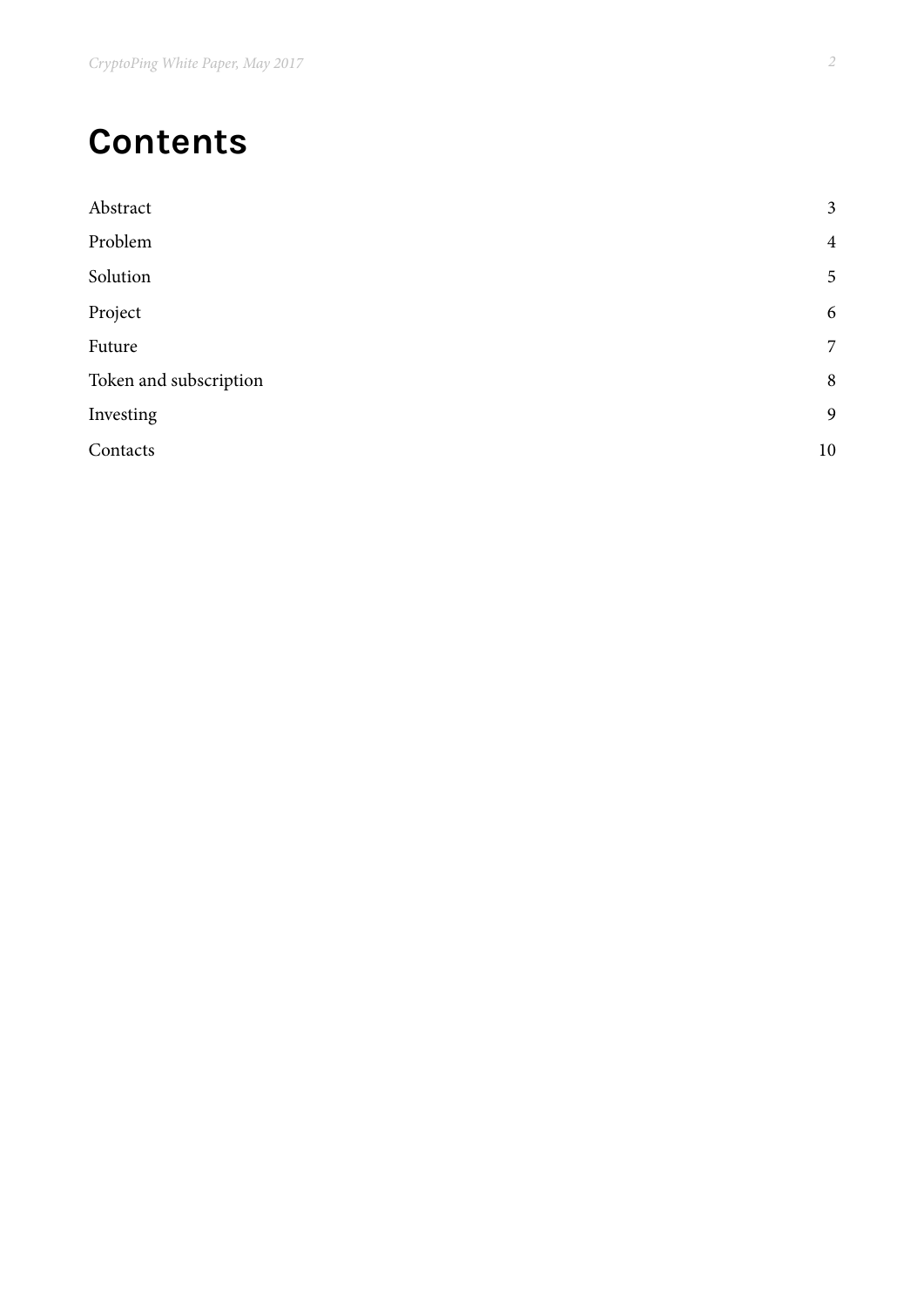#### **Abstract**

Cryptocurrency markets are so vibrant and eventful nowadays that it's hard to keep track of what's going on with every single coin. Crypto traders pour large amounts of effort and time into interpreting charts in different ways, reading forums and Twitter feeds and gathering information about coins from other sources in attempts to predict market trends and make proftable trades. Crypto markets are volatile, making the task even harder. Shilling and other forms of disinformation (like spreading FUD — fear, uncertainty, disorder), or even just false promises from coin developers quite often stop traders on their quest for profit.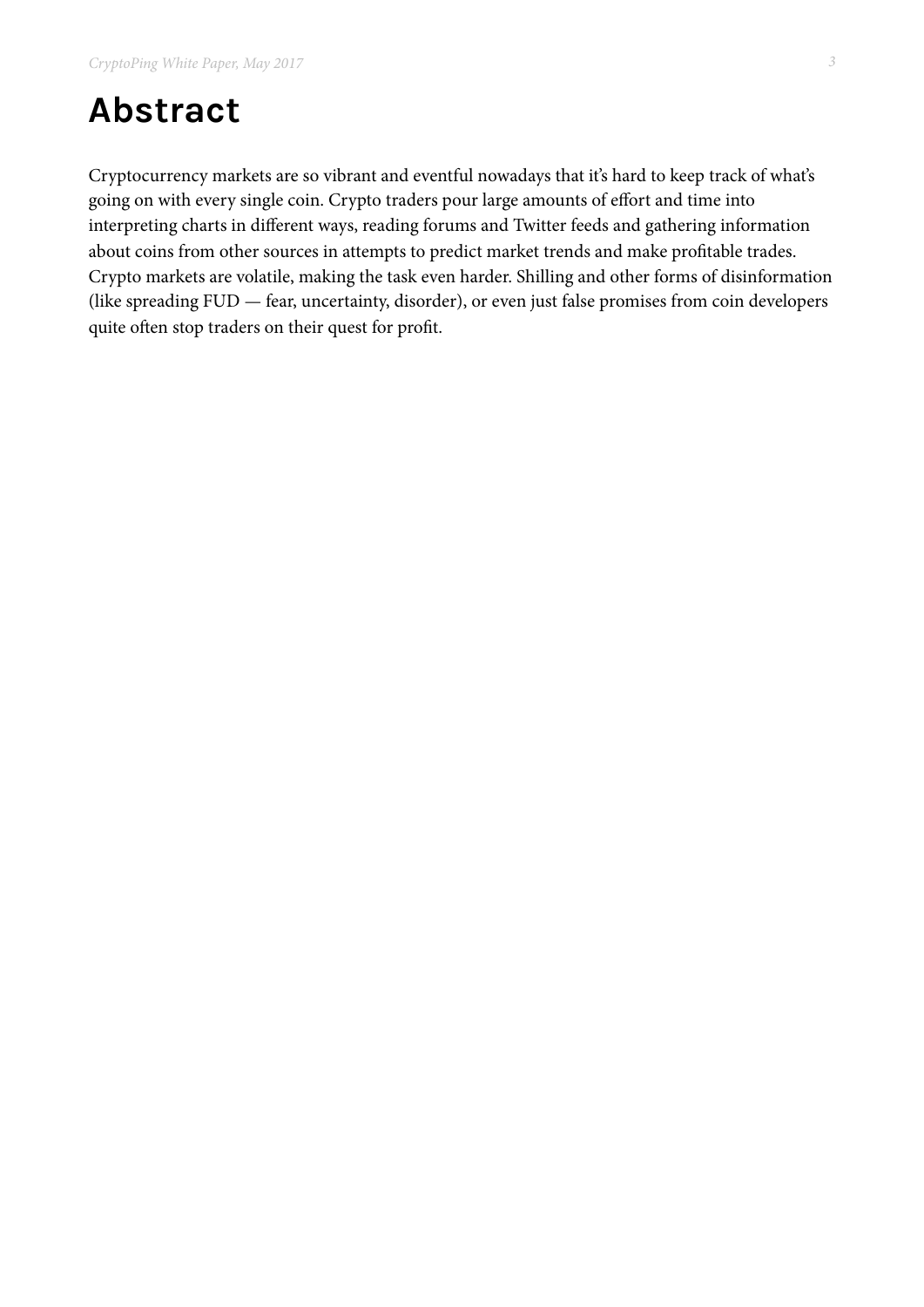### **Problem**

In 2017, a sharp surge of new crypto traders is boosting trading volumes and rates of almost every alternative cryptocurrency (altcoins) and Bitcoin itself. That also makes prices of some altcoins more volatile than before, while constantly growing Bitcoin rate keeps increasing traders' stress levels. Bitcoin is losing its share in total crypto market capitalisation despite of its increasing value. Market capitalisations of some altcoins has already exceeded hundreds of millions of dollars, and that's only the beginning.

It's impossible to factor in all the trends, events and subtleties that shape markets. Making a good trade can be difficult even for experienced traders, let alone newcomers. New traders don't recognise market trends and can't make good trading decisions. For people who just have started to trade cryptocurrencies, the "what to buy" problem is important now more than ever.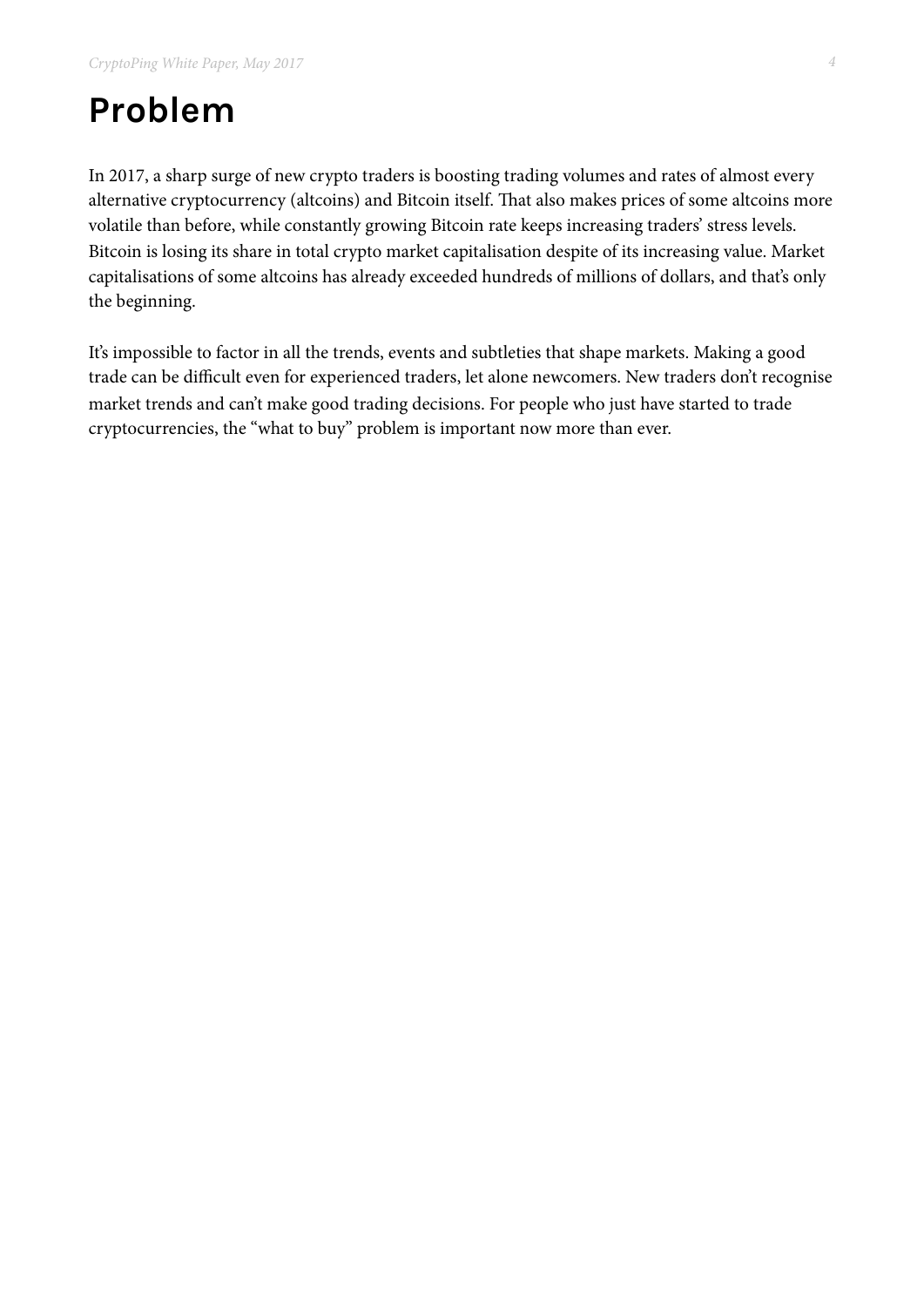# **Solution**

CryptoPing offers a solution — an assistant bot that can hint that market situation changes and it might be a good time to buy a certain altcoin. Bot's market watching and analysis algorithms are already tested and verifed in practice. Users can easily sign up and activate the bot and start to get signals from exchanges right away. Being experienced or new trader, no user gets any advantage over other bot users, because all users receive all signals at the time. It's up to traders to weigh the market in signals' context and make all trading decisions by themselves.

To cover most of the devices and platforms and deliver signals on time we've decided to use messengers. Everyone uses them anyway, so the solution to signal delivery platform is already there: the bot looks to users just like another chat contact. The bot has all necessary commands to manage notifcations, and the interface is friendly enough even for people who have no prior experience with bots or trading.

Bot signals look simple yet have just right amount of information, despite of complex inner works of the service itself. Users receive signal messages that include:

- coin ticker;
- link to an exchange that produced the signal;
- trading volume difference for the last hour;
- change to the coin rate to BTC;
- amount of signals on the coin for the last 7 days;
- coin market capitalisation value in USD.

This information proved to be sufficient to decide at a glance whether to look into a signalled coin. All further analysis has to be performed by traders and the result will depend on their experience, interests and goals.

Additionally we're building a platform for social trading, that will be useful to both new and experienced traders. Pro traders will be able to publish their trading results by signals daily, and new traders will be able to follow pros and copy their trades for a small subscription fee.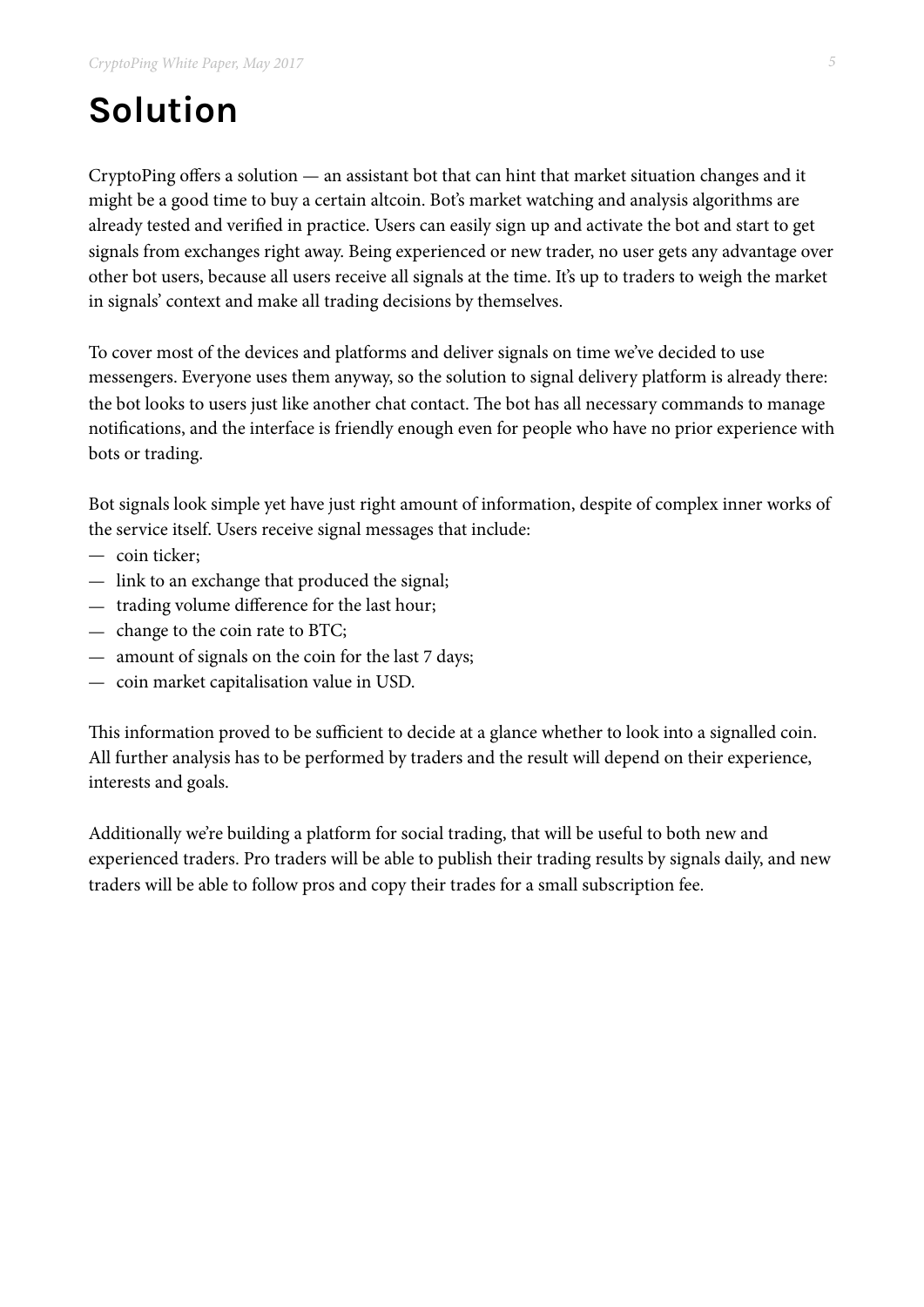# **Project**

Project core has several parts that are responsible for:

- market data being assembled individually by coin;
- situation and trend analysis by coin;
- looking for similar coin behaviour in the past;
- making decisions on signal initiation;
- generating signals and tracking their results;
- sending signals to users;
- analysing signal quality and providing feedback for decision-making system.

The Telegram bot is a separate part of the project, integrated with the core. Slack bot is currently in development. Being able to switch between signal delivery platforms is equally important for users and us, the team, because recent messenger bans by governments in different countries raise all kinds of concerns.

We have plans to release a standalone application that will receive bot signals much like messenger apps. The application will be integrated with the system core more closely, allowing us to develop automatic trading functionality that will be a lot less vulnerable to hacking than existing serverbased trading apps.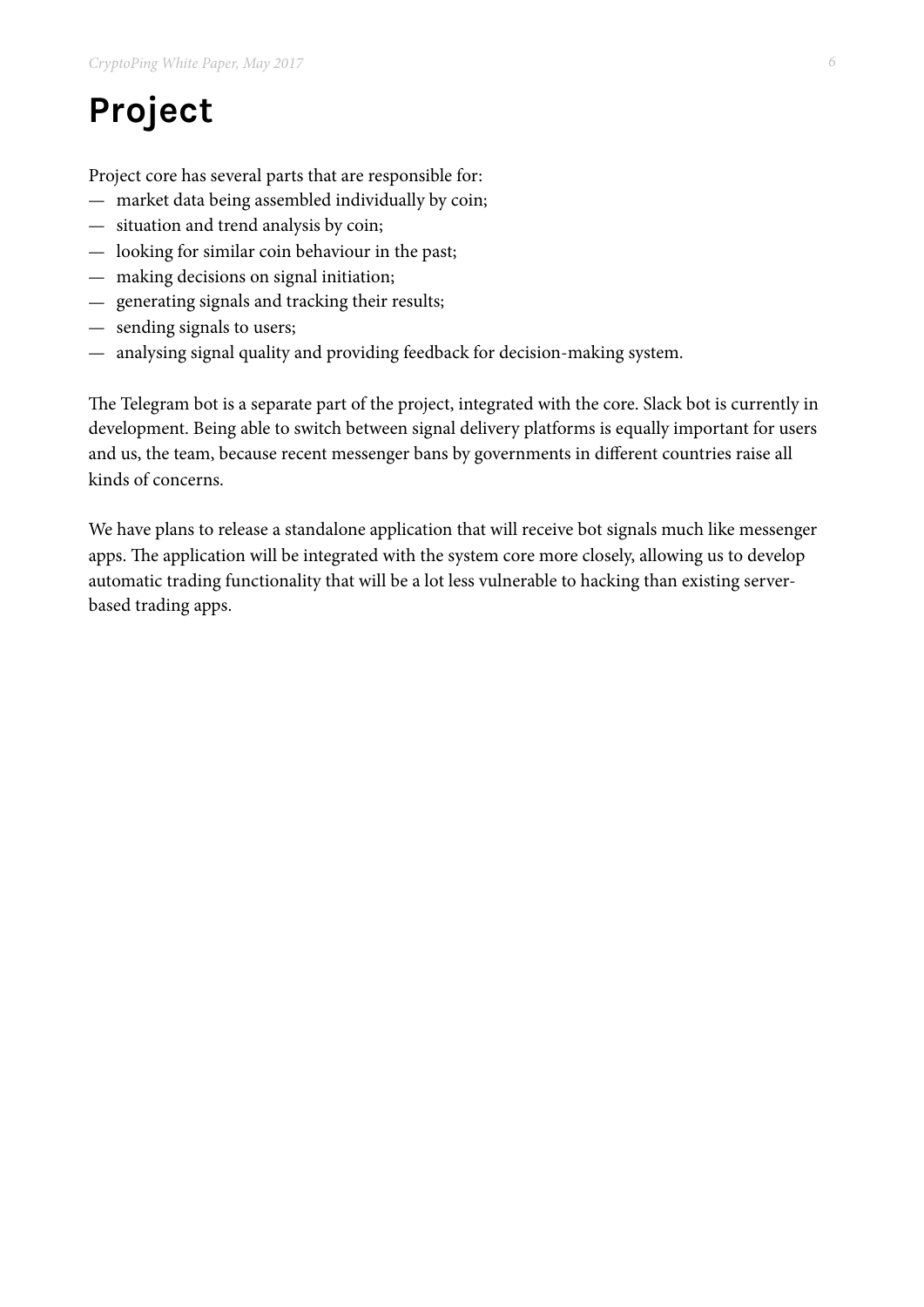# **Future**

Early bot adopters have already discovered the quality and utility of bot signals. There are about one thousand of altcoins out there, nobody can track everything, and the bot works just right: there are numerous cases when it sent signals right before a coin pump or even long before that.

At the moment CryptoPing is just a bot that helps with tracking price movements and coin pumps on several exchanges. We want it to evolve into a platform where every beginner in crypto markets can get necessary information and community support, and start trading quickly.

When we say "support" we mean online tutorials, following experienced traders that secure from most of risky trades, and market situation coverage that is actually on point.

We also have plans to develop an auto-trading app that will be released only after system algorithms are meticulously re-tested and optimised. We want auto-trading to work in fre-and-forget mode, and are looking forward to delivering steady profts to our users.

We are concerned that users without deep enough technical knowledge provide third-party trading services with API keys from their accounts on exchanges. When third-party services get hacked, the perpetrators gain access to users' API keys and start trading to their beneft using accounts of others, while regular users just lose assets. We will not store any keys on CryptoPing servers, thus accessing them by hacking our systems will be impossible. All API keys will be stored on users' devices only and won't be transmitted to CryptoPing services at all.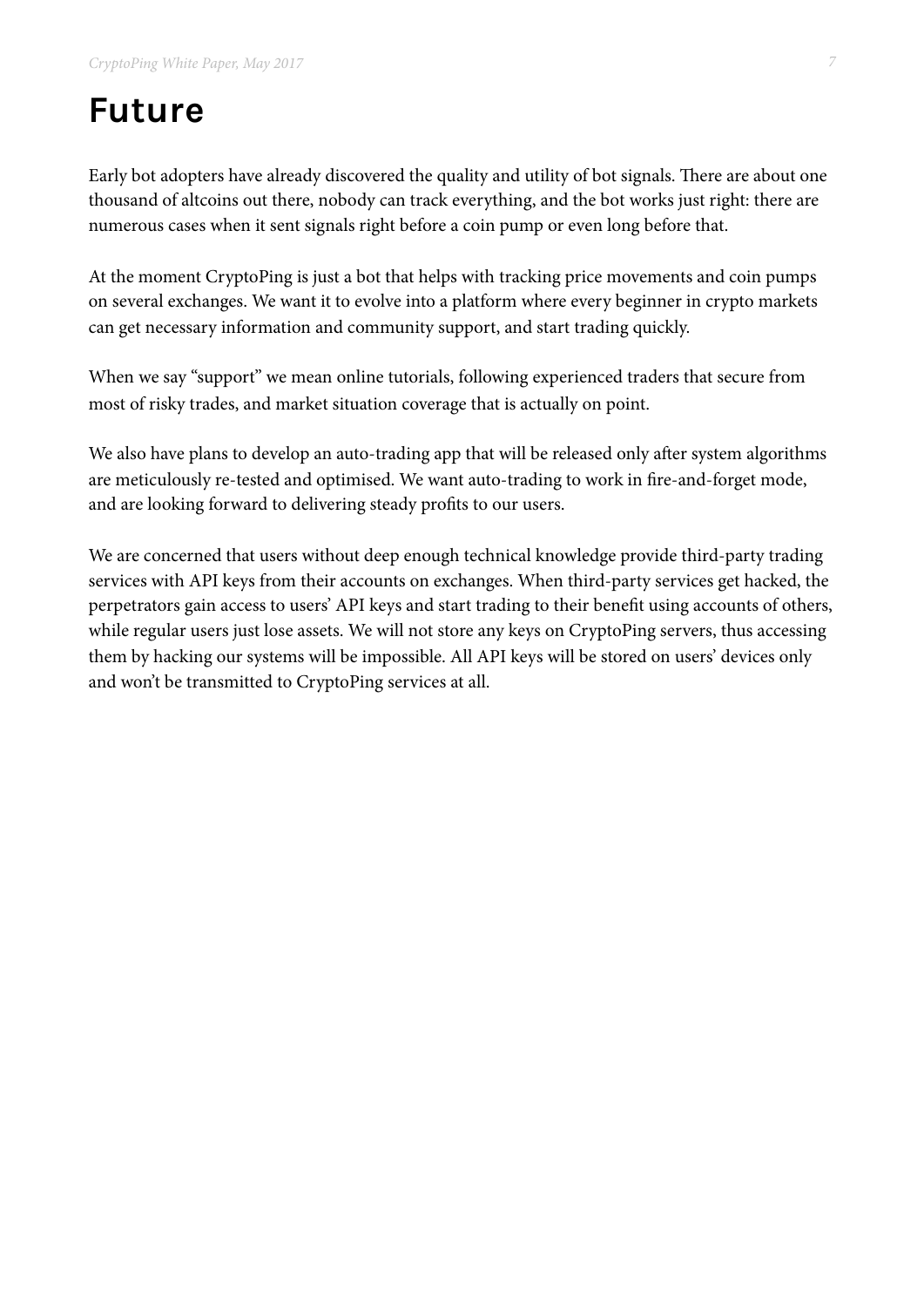# **Token and subscription**

| Name           | CryptoPing   |
|----------------|--------------|
| Ticker         | <b>PING</b>  |
| Initial supply | 10,000,000   |
| Platform       | <b>Waves</b> |

We have chosen Waves platform for a reason. A lot of CryptoPing users are either new to crypto markets or to trading in general, and we want our token to work on a simple platform that is easy to understand and use, while Waves are very welcoming towards new people in crypto community. We believe that it's more important to grow the community than to race technologies and win blockchain coolness competitions.

Afer ICO ends we will burn all the unclaimed tokens (they will be sent to an address without private key, rendering them unusable). We will work towards adding the token to several exchanges and introduce subscription-based access to CryptoPing after the token is added to any of the exchanges.

Subscriptions will be paid in PING tokens. We will burn 75% of subscription fees during 6 months after subscription is introduced, and 25% of fees for a year after that.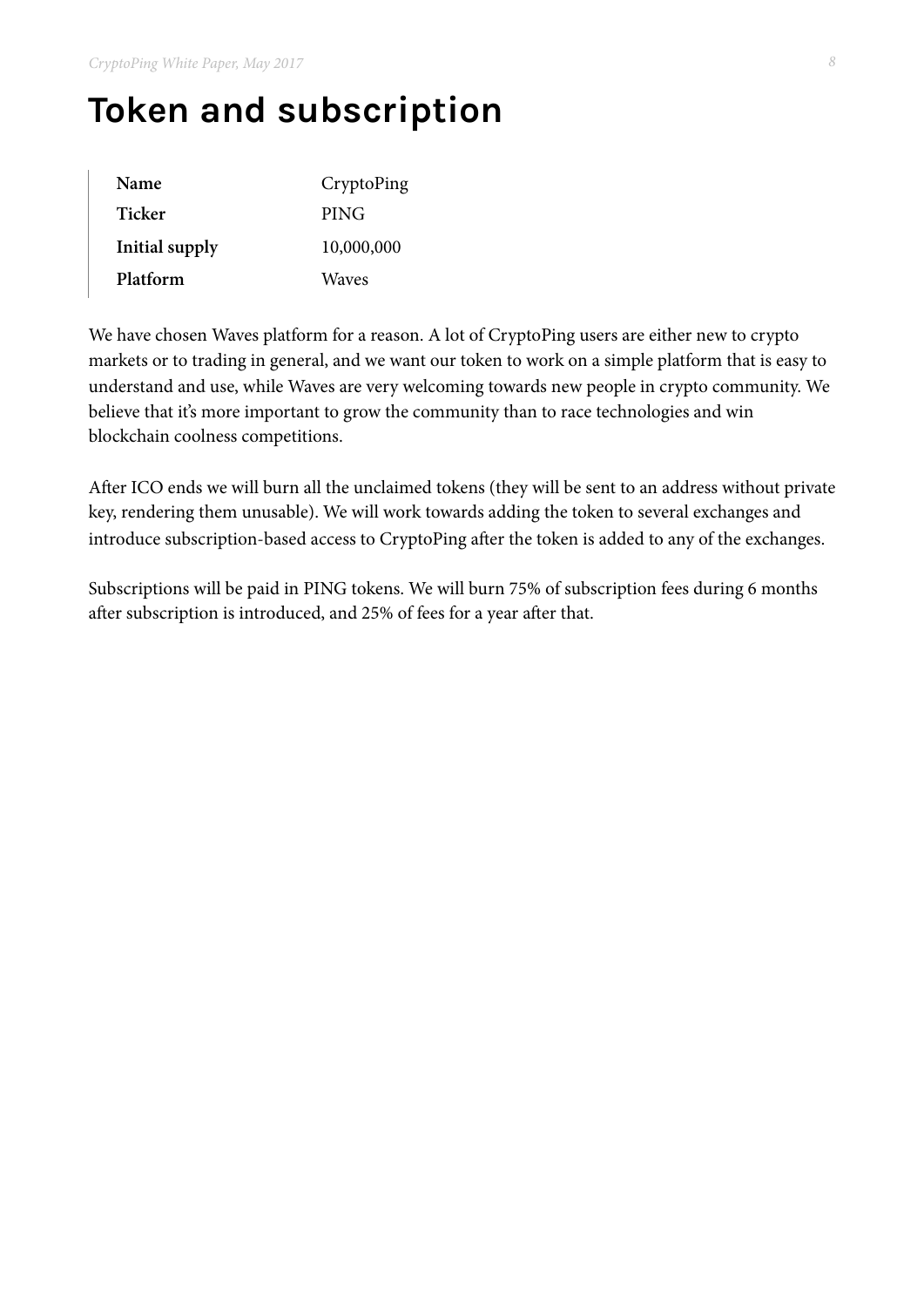# **Investing**

ICO starts on May 25, 2017 at 00:00 UTC. The sale will continue for one month until June 25, 2017 00:00 UTC. Maximum total amount of investments is 1000 BTC. 9,000,000 PING tokens are reserved for ICO, the 1,000,000 left is for 10% referral program payouts. Tokens can be purchased for BTC, LTC, WAVES, DASH, ETH, ETC. All unclaimed tokens will be burned, and full report on investments and resulting supply of tokens will be released.

For investments more than 100 BTC we offer a 15% discount, that will result in getting 15% more tokens for the same investment amount.

We will be assessing and verifying ICO results for a week after it ends. After that, all investors will be able to withdraw their tokens to Waves wallets.

Adding PING to exchanges will follow after we introduce subscriptions to CryptoPing with tokens. The buybacks and token burning will begin at the same time.